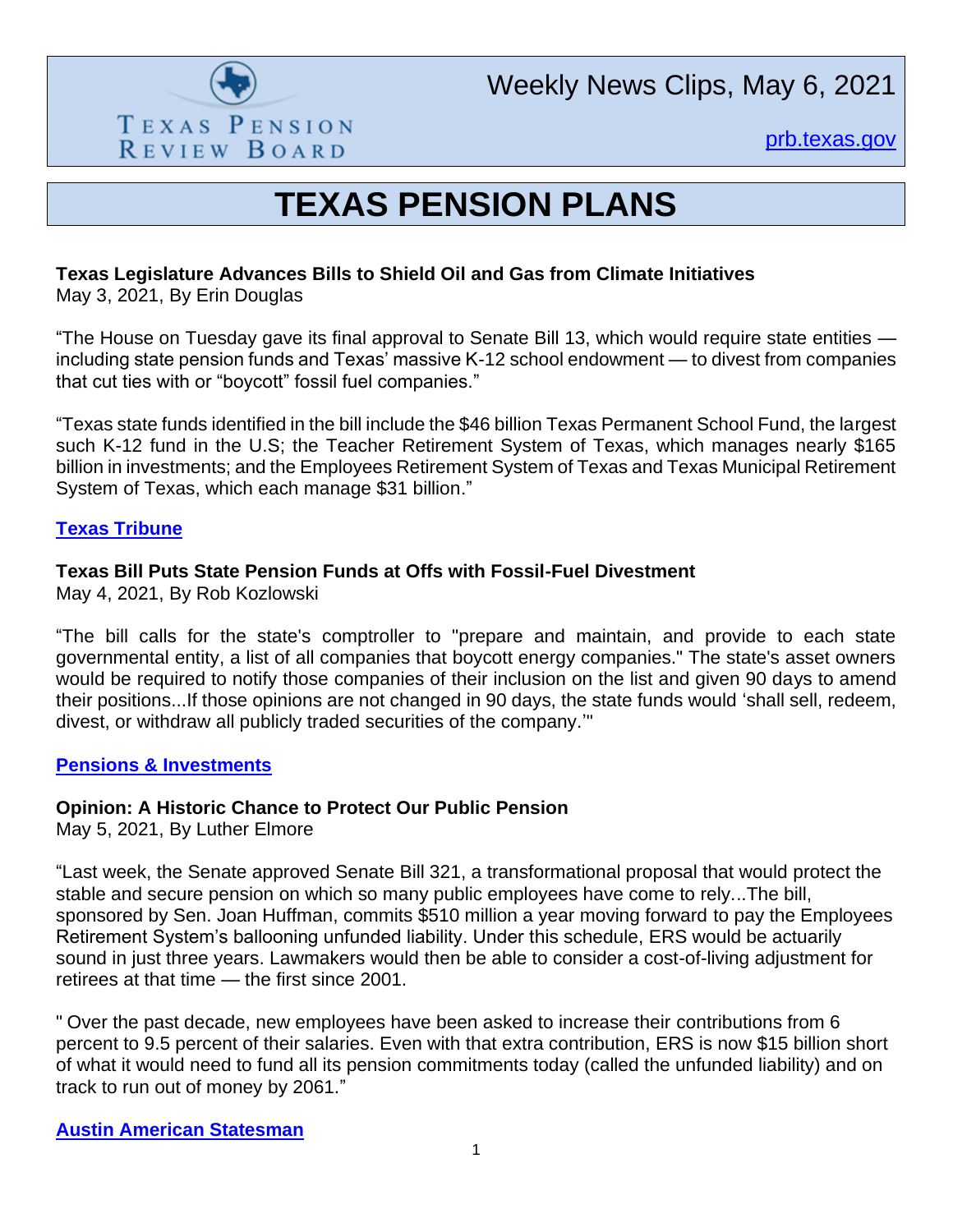# **TEXAS ECONOMIC INDICATORS**

#### **Texas Eyes a Rebound in Travel for 2021 in Time for National Tourism and Travel Week May 2-8**

May 3, 2021, By Travel Texas

"Texas has already started to see a strong rebound in demand relating to hotel bookings, with statewide hotel occupancies over spring break (3/14-3/20) the highest of the pandemic at 71.6%. Additionally, hotel revenues over spring break (3/14-3/20) amounted to \$234 million - nearly 2019 levels.

"In March, the leisure and hospitality sector added 23,100 jobs. Businesses are beginning to recover with roughly 380,000 jobs added to the sector since a low point in April 2020. Prior to the pandemic, 1 in 10 Texas jobs were created by travel, and the travel industry was responsible for a \$169.8 billion economic impact to the Texas Economy."

#### **[Tyler Morning Telegraph](https://tylerpaper.com/news/texas/texas-eyes-a-rebound-in-travel-for-2021-in-time-for-national-tourism-and-travel/article_d8b5d5a5-8622-5c19-802f-6f00d4cdd422.html)**

# **Texas Economy Has 'Accelerated,' Prompting Comptroller Glenn Hegar to Sweeten his Revenue Outlook**

May 3, 2021, By Robert T. Garrett

"Comptroller Glenn Hegar on Monday issued a revised revenue estimate that gives lawmakers several billion more dollars to spend as they wrap up the next state budget this month. Hegar cited improved performance of the state economy, as COVID-19 restrictions began to be lifted over the past two months and immunizations improved consumer confidence.

"Under the state Constitution, the budget is the only bill the Legislature must pass before the session ends May 31. And a "pay as you go" provision, approved by voters in the 1940s, limits lawmakers to spending only those revenues forecast by the comptroller."

#### **[The Dallas Morning News](https://www.dallasnews.com/news/politics/2021/05/03/texas-economy-has-accelerated-prompting-comptroller-glenn-hegar-to-sweeten-his-outlook/)**

### **Enel Announces Three Major Texas Renewable Energy Projects, Including its Largest US Solar Farm**

May 4, 2021, By Ross Ramsey

"Enel Green Power said Wednesday that it plans to build its largest solar farm in North America just southeast of Waco, another solar project in Grimes County, northwest of Houston, and a wind project near Abilene."

"The Italian renewable energy company projects the three projects would have the combined capacity to generate nearly 1,200 megawatts of electricity, enough to power about 240,000 Texas homes on a hot summer day. The new projects would boost Enel's generating capacity in Texas to about 2,000 megawatts, or enough for power about 400,000 homes in Texas."

#### **[Houston Chronicle](https://www.houstonchronicle.com/business/energy/article/Enel-announces-three-major-Texas-renewable-energy-16151867.php)**